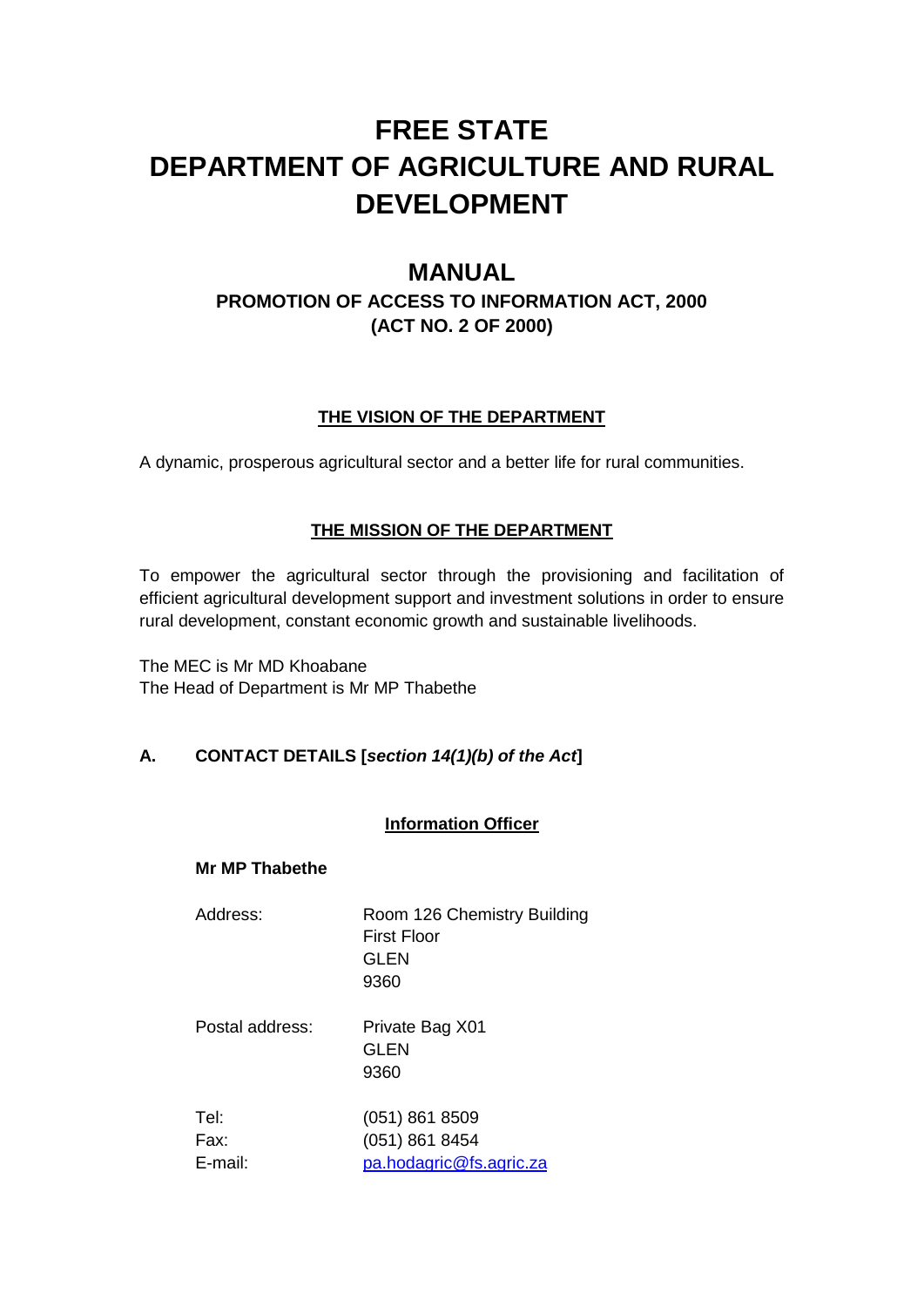#### **Deputy Information Officer**

| Mr RK Sehong            |                                                            |
|-------------------------|------------------------------------------------------------|
| Address:                | College Building<br>GLEN<br>9360                           |
| Postal address:         | Private Bag X01<br>GLEN<br>9360                            |
| Tel:<br>Fax:<br>E-mail: | (051) 861 8355/58<br>(051) 861 8581<br>thabiki@fs.agric.za |

### **B. THE SECTION 10 GUIDE [***section 14(1)(c)***]**

The South African Human Rights Commission must compile a guide on how to use the Act. This guide will be available no later than August 2003. Any queries about the guide can be addressed to:

PAIA Unit Department of Research and Documentation Department South African Human Rights Commission Private Bag X2700 **HOUGHTON** 2041

| Tel:     | (011) 877-3821/3645 |
|----------|---------------------|
| Fax:     | $(011)$ 403-0668    |
| E-mail:  | paia@sahrc.org.za   |
| Website: | www.sahrc.org.za    |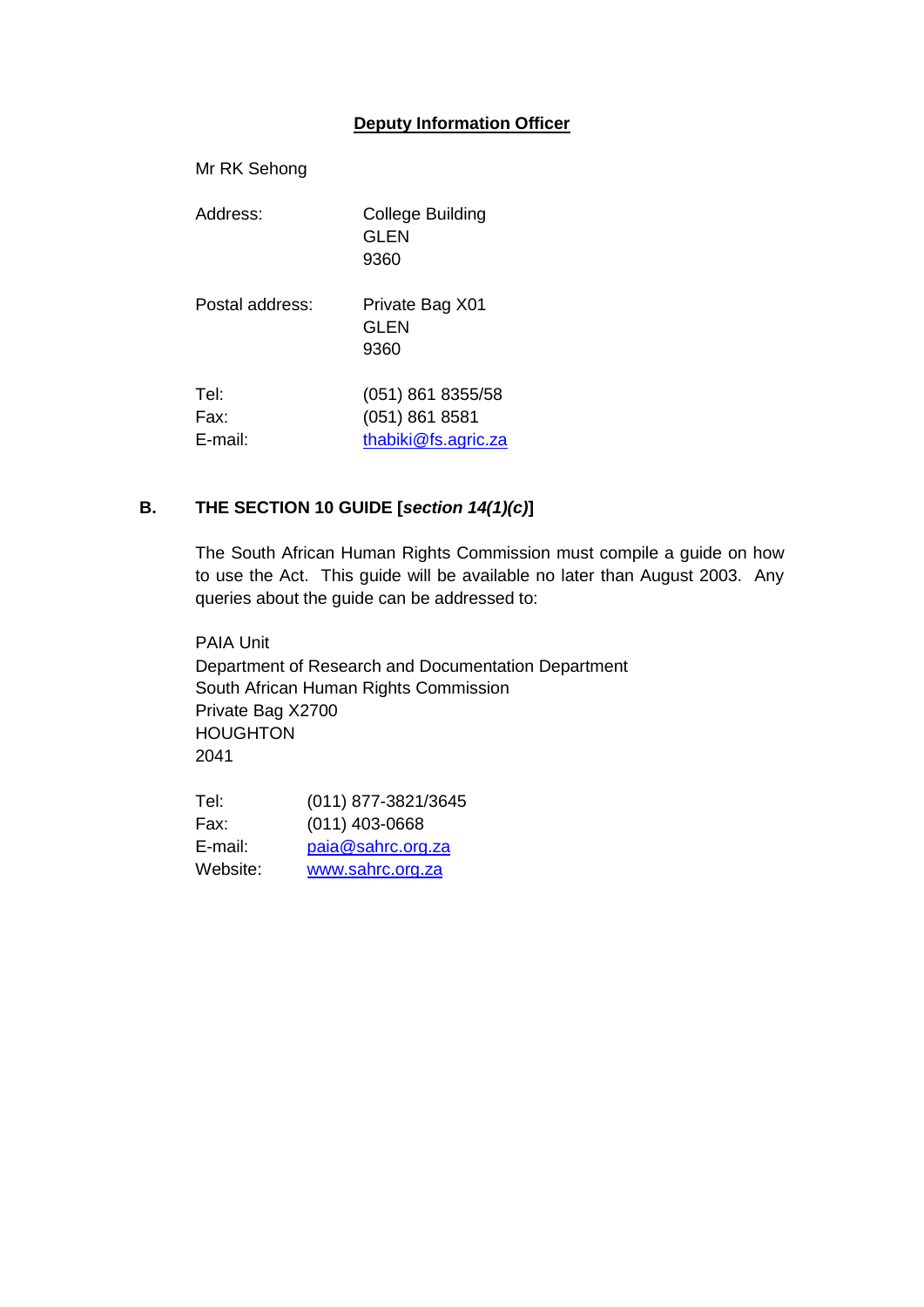#### **C. ACCESS TO THE RECORDS HELD BY THE DEPARTMENT**

#### (a) Automatic disclosures [*section 14(1)(e)*]

The notice in terms of section 15(2) describing the categories of the records that are available without a person having to request access in terms of the Act is not currently available.

However, the following are records that are published by the Department and is automatically available.

- (i) Annual reports
- (ii) Agriflyer
- (iii) Budget vote of the MEC
- (b) The request procedures for other requests
	- A requester must be given access to the record of the Department if the requester complies with the following:
		- o All the procedural requirements in the Act relating to the request for access to that record and access to that record is not refused on any grounds for refusal mentioned in the Act. The Deputy Information Officer may be contacted to provide further information regarding grounds of refusal.
		- o A requester must use the form printed in the *Government Gazette*. A copy is attached.
	- The requester must also indicate if the request is for a copy of the record or if the requester wants to peruse the record at the offices of the Deputy Information Officer.
	- Alternatively, if the record is not a document it may be viewed in the requested form, if possible.
	- If a person asks for access in a particular form the requester should be given access in the manner requested. Acceding to the request should not interfere unreasonably with the running of the department, or damage the record, or infringe upon a copyright not owned by the State. If, for practical reasons access cannot be given in the required form but in an alternate manner, the fee must not be more than the fee calculated according to the person's first request.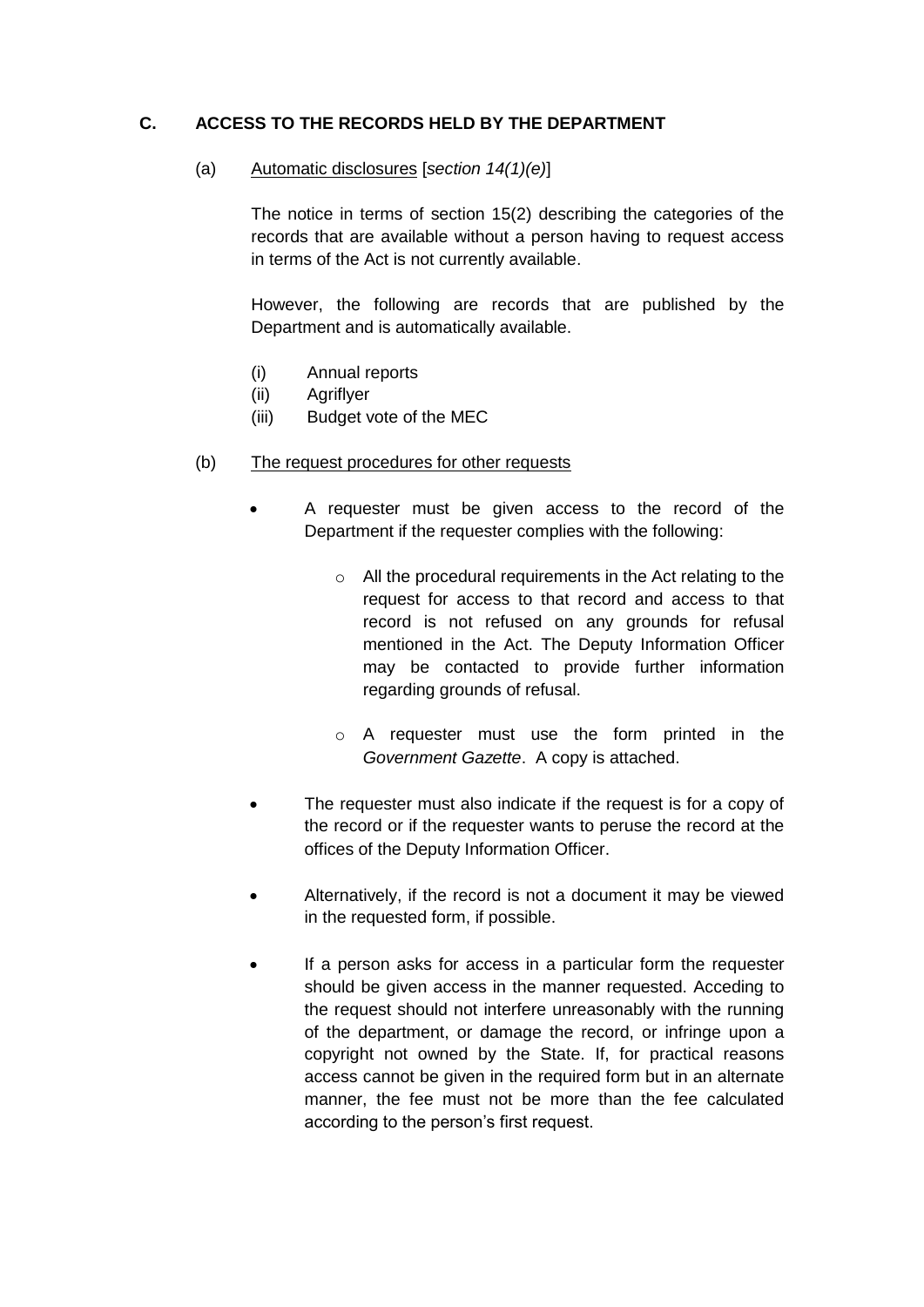- If, in addition to a written reply to their request for the record, the requester wishes to be told about the decision in any other way, e.g. by telephone, this must be indicated.
- If a requester asks for the information on behalf of somebody else, the capacity in which the request is being made should be indicated.
- If a requester is unable to read or write, or has a disability, they may make the request for the record orally. The information officer must fill in the form on behalf of the requester and give them a copy.
- Two types of fees have to be paid in terms of the Act, the request fee and the access fee. Information regarding the bank account and reference number can be obtained from the information officer. A requester is also made aware that the Minister has exempted certain categories of persons from paying access fees and could obtain further information regarding such exemptions from the Deputy Information Officer.
- A requester who seeks access to a record must pay the required request fee of R35.
- The deputy information officer must inform the requester (other than a personal requester) by notice, requiring the requester to pay the prescribed fee (if any) before further processing the request.
- The requester may lodge an internal appeal, if appropriate, or an application to the court against the tender or payment of the request fee.
- After the deputy information officer has made a decision on the request the requester must be notified of such a decision in the manner requested by them.
- If the request is granted then a further access fee must be paid for the search, preparation, reproduction and for the time exceeding the prescribed hours of searching and preparing the record for disclosure. The fees are prescribed by legislation and are attached hereto, together with the exemption thereto.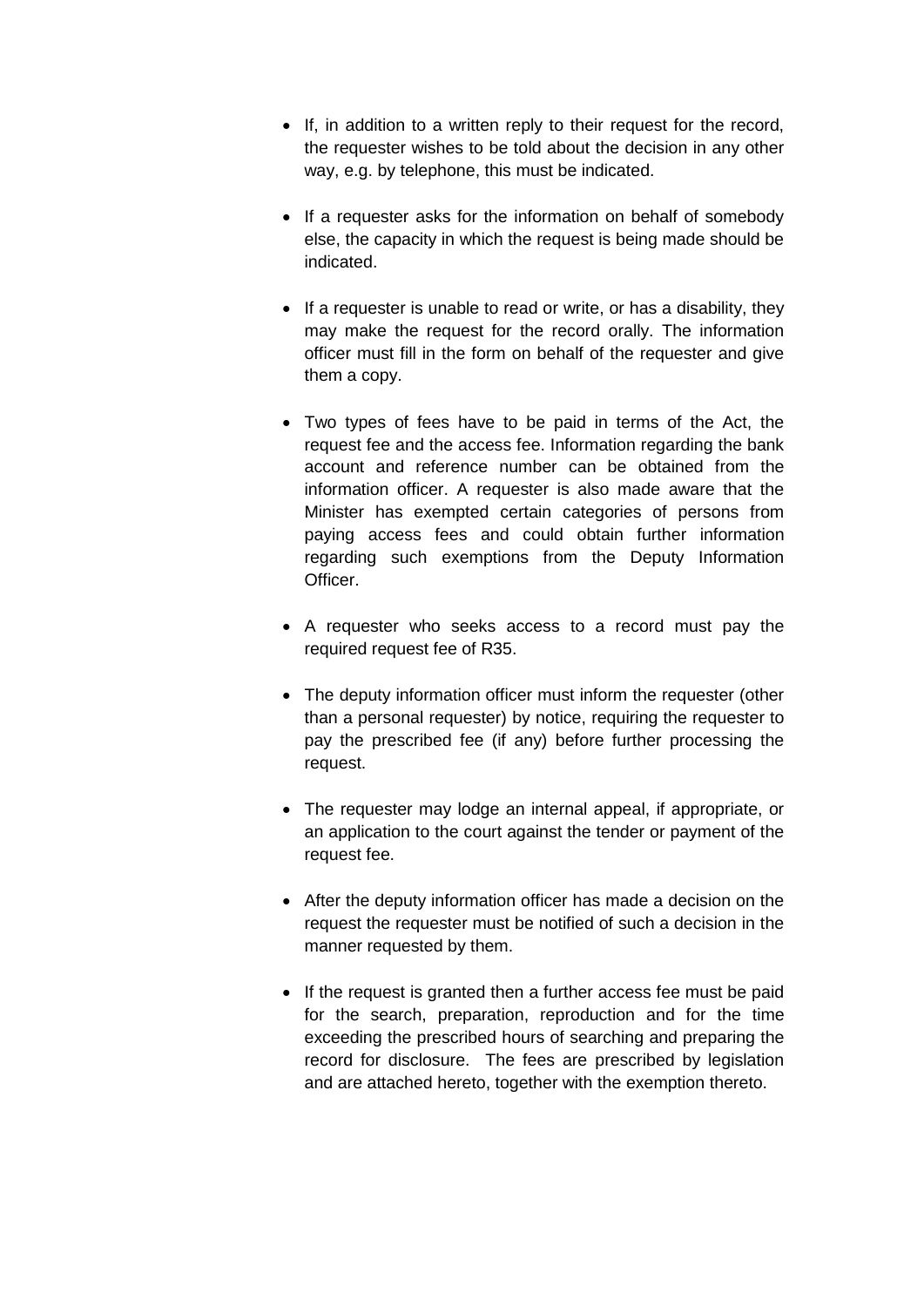#### (c) Records that may be requested [*section 14(1)(d)*]

- Minutes of meetings
- Papers delivered by the Premier, MECs and other personnel
- Workshops and seminars
- Reports
- Books
- Complaints received
- Press releases
- Policies
- Employment records
- Procurement policies
- Budgets
- Strategic plans
- MTEF submissions
- Procurement documents

#### **D. SERVICES AVAILABLE [***section 14(1)(f)***]**

#### **i. Nature of services**

The services of the Department are the following:

#### **CHIEF DIRECTORATE OF CORPORATE SERVICES**

- Co-ordinate the implementation of the Information Technology Strategy.
- Ensure that the accountable information technology procurement system is maintained in the Department.
- Ensure that the implementation of electronic government in the Department is facilitated and managed.
- Ensure that the participation of the Department in the State Information Technology Agency is facilitated and managed effectively to protect the interests of the Department.
- Ensure that appropriate structures are in place.
- Determine a labour relations policy framework for the Department.
- Develop, facilitate and monitor the application of the departmental service delivery innovation strategy.
- Ensure that the Free State Department becomes a learning organisation.
- Provide effective and efficient administrative and financial management to the Department.
- Enhance financial accountability and discipline in the Department.
- Ensure effective and efficient communication with the media and the community.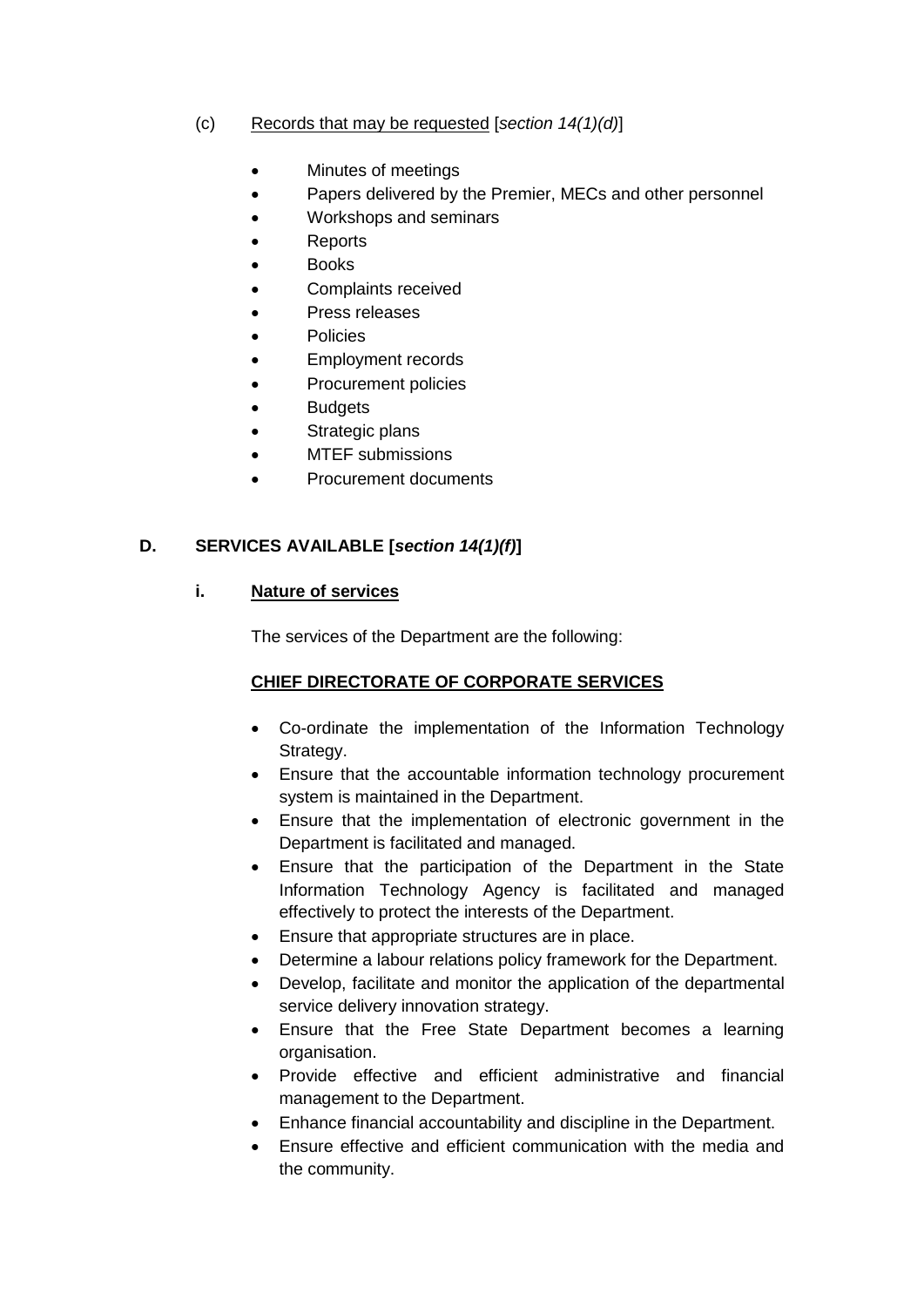- Ensure departmental participation in Multi-Purpose Community Centres.
- Manage a Call Centre and Info-line for the Department.
- Produce publications to enhance the image of the Department.
- Manage a computerised monitoring and evaluation tool in respect of the planned initiatives of various directorates.
- Facilitate and monitor the implementation of the National and Provincial Policy Framework for Women's Empowerment and Gender Equity.
- Develop and facilitate the implementation of the National and Provincial Disability Strategy.
- Facilitate and monitor the implementation of the National and Provincial Youth Policy.
- Assess the impact of gender mainstreaming on the public service.
- Draft agricultural legislation.

# **CHIEF DIRECTORATE OF AGRICULTURAL DEVELOPMENT AND TECHNICAL SERVICES**

- Increase creation of wealth in agriculture and rural areas
- Increase sustainable employment
- Promote agriculture as an occupation and sector
- Provide technical support to farmers identify, customise, utilise and transfer appropriate agricultural technology.
- Provide agricultural training
- Provide agricultural economics services
- Improve farming efficiency
- Provide effective extension services
- Provide effective and efficient veterinary services
- Enhance access to natural resources by poor people to improve their livelihood
- Ensure that natural resources are conserved and sustained
- Provide agricultural infrastructure
- Give effective support to agricultural and related research and training
- Institutionalise partnership in agricultural development
- Provide farming information
- Provide agricultural engineering services
- Encourage agro-production and processing, job creation and poverty alleviation
- Facilitate optimal plant and livestock health, production and product safety
- Manage experimental facilities
- Provide education and training
- Establish PDIs
- Promote agricultural business projects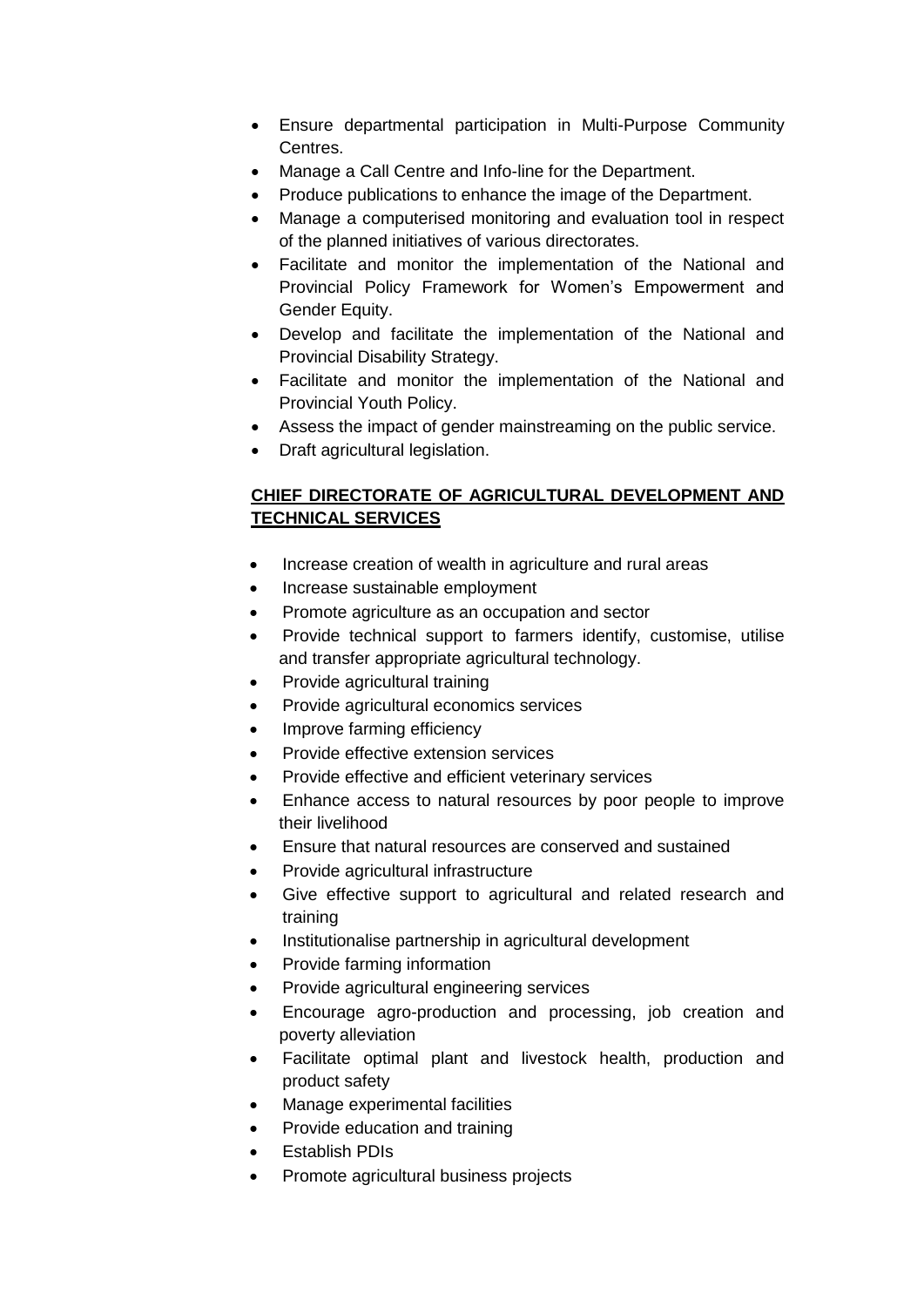#### **ii. How to gain access to these services**

To gain access to the services of the Department, requests must be made to the Head of Department or the Deputy Information Officer.

#### **E. ARRANGEMENT ALLOWING FOR PUBLIC INVOLVEMENT IN THE FORMULATION OF POLICY AND THE EXERCISE OF POWER**

- 1. Campaigns, etc are arranged on regular intervals throughout the Province. The purpose is to bring about face-to-face provincial government interaction with communities to explain and account on policies, programs and projects.
- 2. In terms of the Rules and Orders of the Provincial Legislature, legislation is published for public comment before being tabled. The public is given an opportunity to make written representations or to appear before different portfolio committees.
- 3. Different provincial laws make provision for members of the public to nominate members who are to serve on certain committees. These representatives could influence decision-making.
- 4. In drafting of regulations, the public are also invited in terms of the provisions of the Promotion of Administrative Justice Act, 2000, to submit inputs with regard to matters affecting their rights.
- 5. Hlasela-TV is placed at the airport, hospitals and other public places on which information regarding the provincial government is made available to the public.
- 6. The media is used to provide information to the public.

#### **F. THE REMEDIES AVAILABLE IF THE PROVISIONS OF THIS ACT ARE NOT COMPLIED WITH**

A requester or third party may lodge an internal appeal against the decision of the (deputy) information officer within 60 days to the MEC or a person designated by the MEC. The appeal must be submitted to the Office of the deputy information officer, who must in terms of the Act forward it to the appeal authority. Furthermore, the requester may apply to a court for appropriate relief after the requester has exhausted the internal procedure. Fees are also prescribed for this process and such fees are also included on attached list of fees.